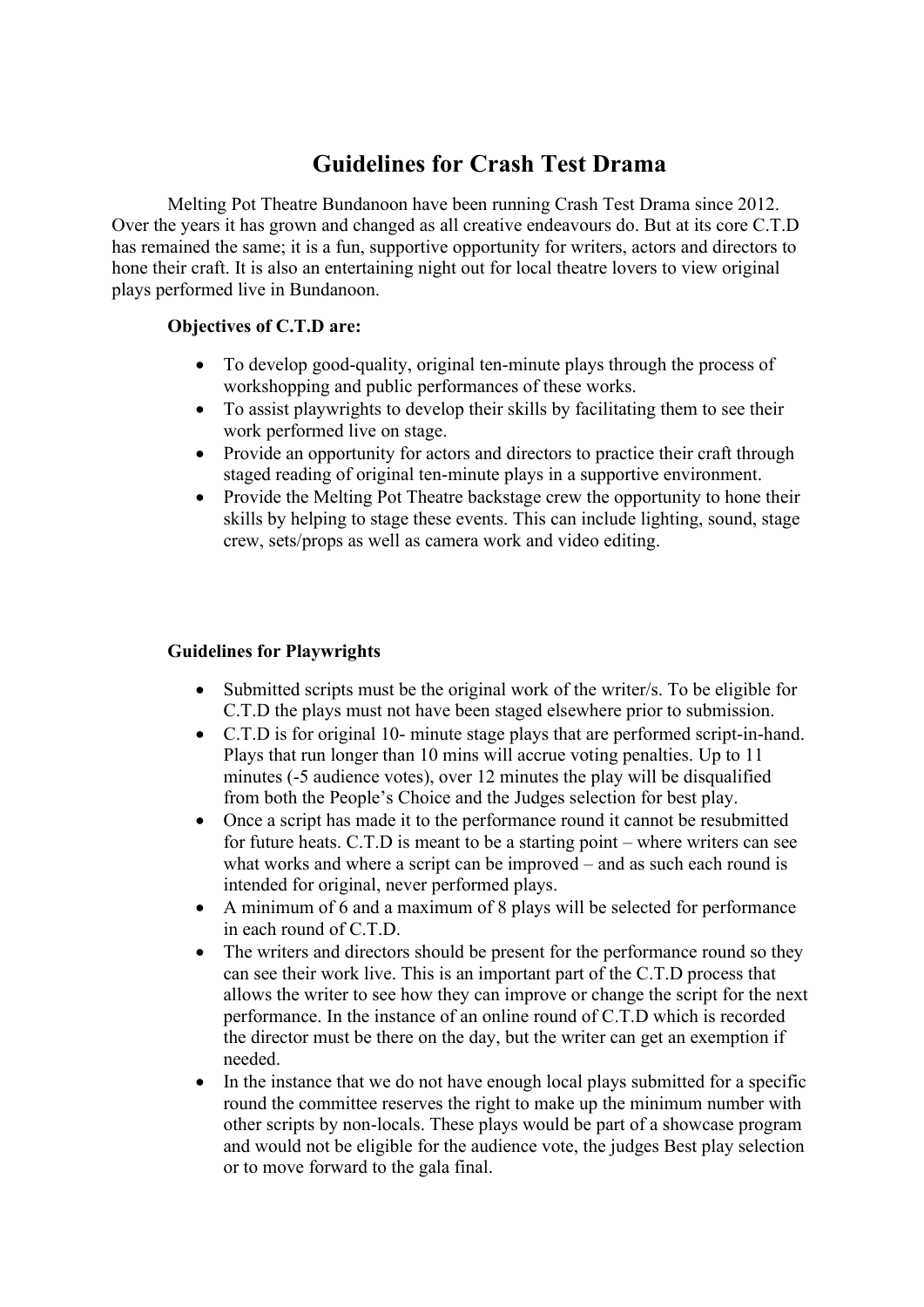- Any plays that are submitted by non-local playwrights who are not able to attend the event in person will not be part of the C.T.D program proper, instead they will be eligible for the Melting Pot Theatre short play festival or can be used to make up the minimum play numbers for a round in the showcase program.
- An independent judge will be invited to preside over each round of Crash Test Drama, and they will select their choice of, best actor, best actress, best director and best play.
- Additionally, there will be an audience vote for the People's Choice of best play. Each audience member, actor, director and stagehand present for the performance round select their two favourite plays on the voting slip. If it is an online round then each member of the online viewing audience select their two choices for best play and email their vote selection.
- Both the Judge selection of Best Play and the audience vote of People's Choice Best play will be eligible to advance to the Crash Test Drama Gala final at the end of the year.
- When submitting your play please include a cover page on which is written:
- The title of the play
- The log line (a log line is a succinct, one sentence summary of your play, which gives an insight into the theme of the story.)
- The writer's name and all contact details
- When formatting your script please remember these basic guidelines:
- Character's names should be in UPPERCASE to help differentiate from the dialogue.
- Stage directions should be italicised.
- Character's names in stage directions are capitalised.
- It's a good idea to set a second-line tab so that dialogue always begins on the same vertical line. This makes it clearer and easier for actors to read.
- Dialogue is usually double-spaced between each character's speech but singlespaced within a character's speech. This again makes it easier for the actors to differentiate between characters.
- Pages should be numbers and it is a good idea to have the title of your play in the header of each page.
- If you are not directing your own play, please arrange for someone to act as director on your behalf. If your play is selected you should send us the name and contact details of the director at your earliest convenience.
- If your play is selected for the performance round you (or your director) are required to provide enough copies of the script for the entire cast, and another 2 for lighting and stage supporters.
- Props, costumes and staging are allowed but should be kept at a minimum, and as simple as possible as the actors will need to have scripts in hand during their performance. Every director is able to use any of the furniture currently available at the hall including chairs, tables, stools, and boards. The play's director is responsible for sourcing or bringing along any other that props required.
- Directors are encouraged to make use of the upgraded lighting system in the hall. You must therefore put all lighting and sound cues into the script.